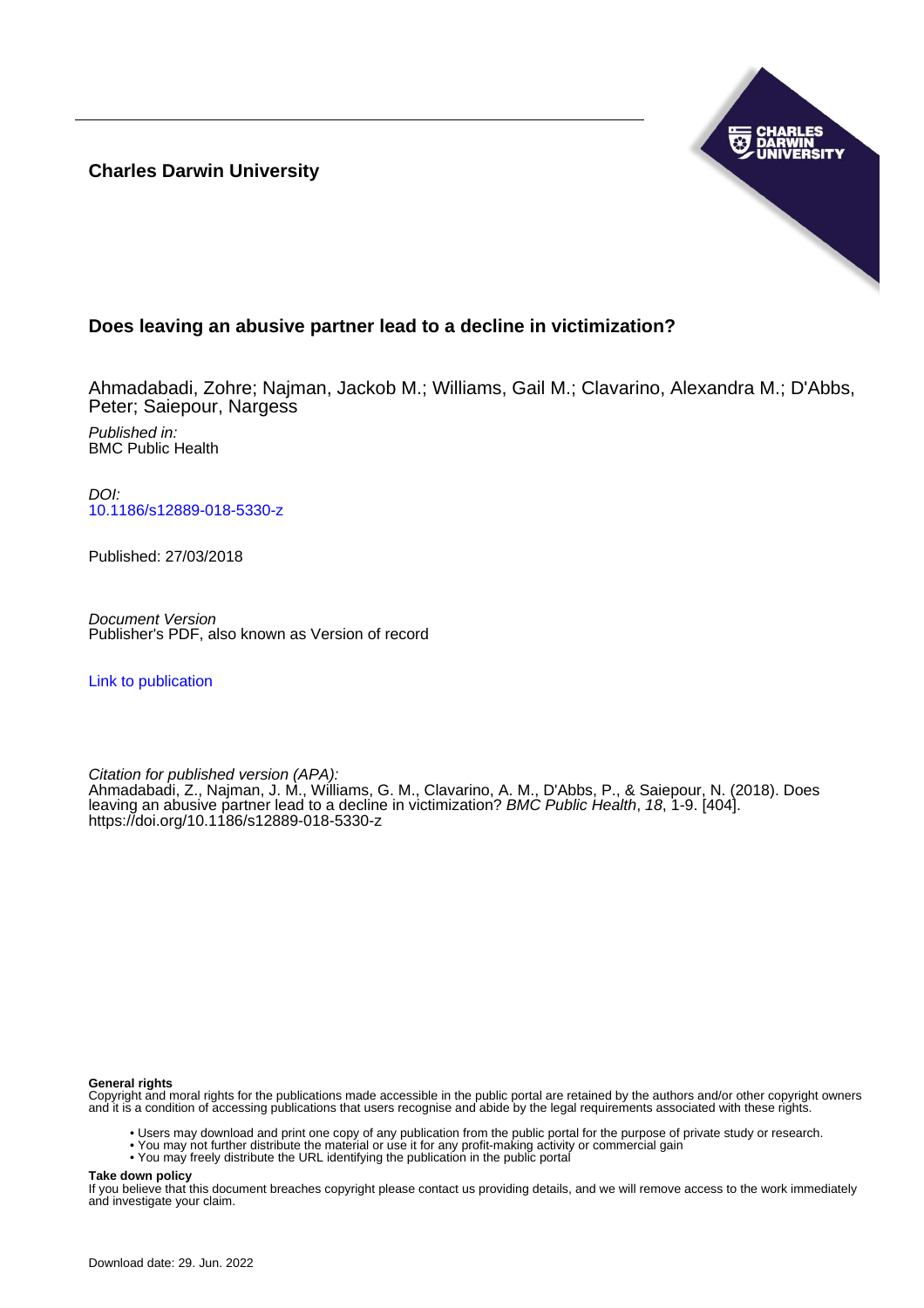# **RESEARCH ARTICLE Example 2014 12:30 The Contract of Contract ACCESS**



# Does leaving an abusive partner lead to a decline in victimization?

Zohre Ahmadabadi<sup>1\*</sup>®, Jackob M. Najman<sup>1,2</sup>, Gail M. Williams<sup>1</sup>, Alexandra M. Clavarino<sup>3</sup>, Peter d'Abbs<sup>1,4</sup> and Nargess Saiepour<sup>1</sup>

## Abstract

Background: This paper investigates gender differences in persistence of intimate partner violence (IPV), for those remaining or leaving an abusive relationship. We followed a sample of males and females to examine whether leaving an abusive partner may alter the continuity of victimization.

Methods: Data were taken from the 21 and 30-year follow-ups of the Mater Hospital and University of Queensland Study of Pregnancy (MUSP) in Australia. A cohort of 1265 respondents, including 874 females and 391 males, completed a 21-item version of the Composite Abuse Scale.

Results: We found proportionally similar rates of IPV victimization for males and females at both the 21 and 30 year follow-ups. Females who reported they had an abusive partner at the 21 year follow-up were more likely to subsequently change their partner than did males. Harassment and then emotional abuse appeared to have a stronger association for females leaving a partner. For males, a reported history of IPV was not significantly associated with leaving the partner. There was no significant association between leaving (or not) a previous abusive relationship and later victimization, either for male or female respondents.

**Conclusion:** Changing a partner does not interrupt the continuity of victimization either for male or female respondents, and previous IPV victimization remained a determining factor of re-abuse, despite re-partnering.

Keywords: Intimate partner violence, Leave, Revictimization

### Background

Intimate partner violence (IPV) may occur repeatedly in the context of some intimate relationships [[1\]](#page-8-0). There is some evidence to suggest that prior victimization/perpetration is a strong risk factor of further victimization/ perpetration  $[2-5]$  $[2-5]$  $[2-5]$  $[2-5]$  $[2-5]$ . Although remaining in an abusive relationship is often accompanied by continued victimization, it is unclear whether leaving that relationship and repartnering leads to a reduced risk of later victimization. Answering this question is relevant to IPV interventions that often aim to encourage the victims to leave their abusive partner, as well more general policies intended to improve outcomes for those affected by IPV [\[6](#page-8-0)].

Prior research following those who have previously experienced IPV has been limited and inconclusive. Only a

**BioMed Central** 

<sup>1</sup>School of Public Health, The University of Queensland, Herston Road, Herston, QLD 4006, Australia

Full list of author information is available at the end of the article



© The Author(s). 2018 Open Access This article is distributed under the terms of the Creative Commons Attribution 4.0 International License [\(http://creativecommons.org/licenses/by/4.0/](http://creativecommons.org/licenses/by/4.0/)), which permits unrestricted use, distribution, and reproduction in any medium, provided you give appropriate credit to the original author(s) and the source, provide a link to the Creative Commons license, and indicate if changes were made. The Creative Commons Public Domain Dedication waiver [\(http://creativecommons.org/publicdomain/zero/1.0/](http://creativecommons.org/publicdomain/zero/1.0/)) applies to the data made available in this article, unless otherwise stated.

<sup>\*</sup> Correspondence: [z.ahmadabadi@uq.edu.au](mailto:z.ahmadabadi@uq.edu.au) <sup>1</sup>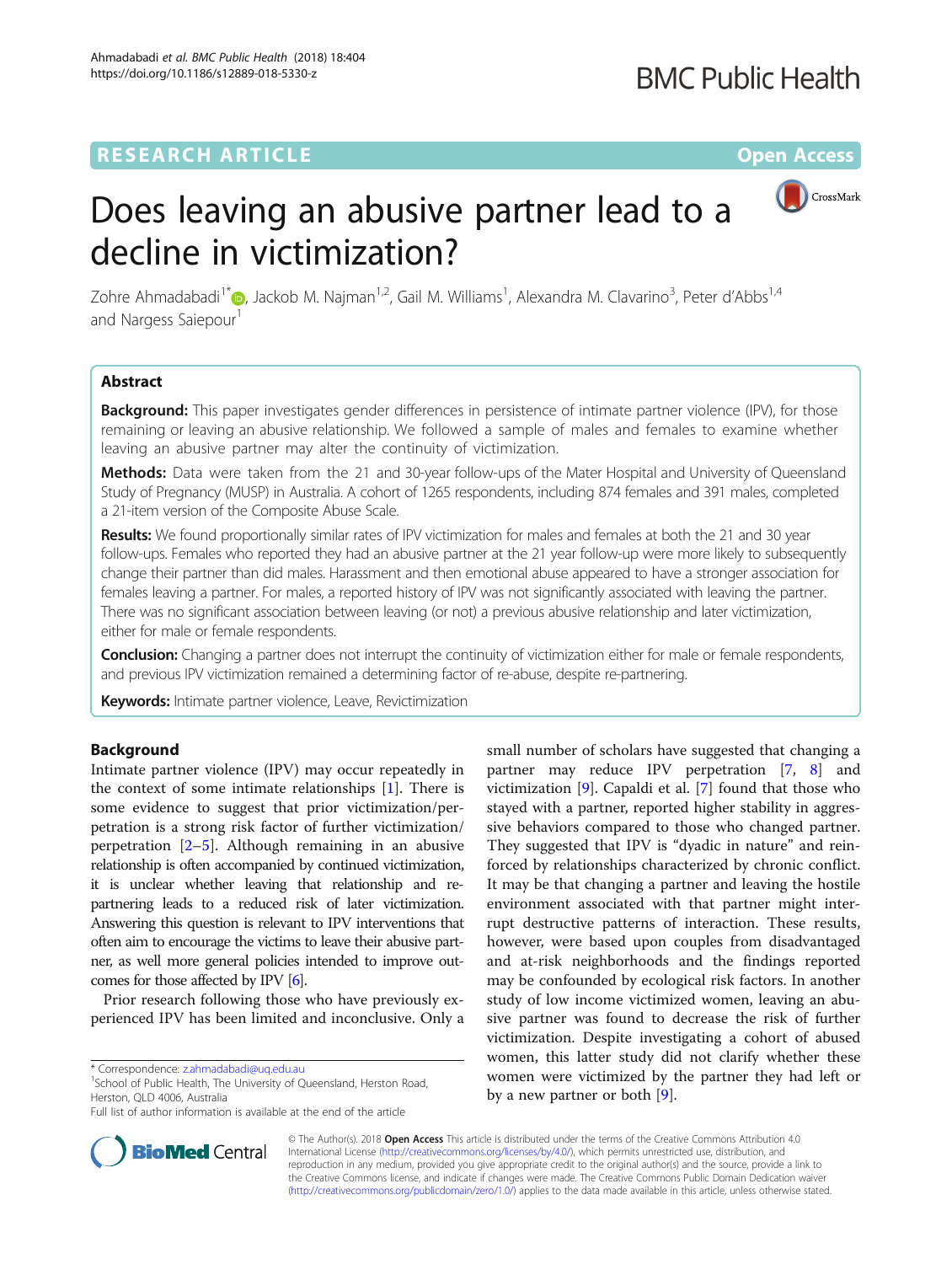A recent body of research has cast doubt on the presumed advantages of leaving an abusive relationship. Interpreting findings from a life course perspective suggests that particular periods of the life course may be associated with higher rates of IPV. Characteristics of early adulthood (e.g., instability in emotions, interpersonal relationships, and career orientation) contribute to a greater risk of IPV in this period. Afterwards, developmental changes (e.g., maturing behaviors, personal achievements, interactional skills) may protect individuals from subsequent victimization/ perpetration- regardless of leaving or staying with a partner  $[10-13]$  $[10-13]$  $[10-13]$  $[10-13]$  $[10-13]$ .

Another group of scholars suggest that IPV perpetration and victimization continues across relationships [[3,](#page-8-0) [8](#page-8-0), [14](#page-8-0)–[18](#page-8-0)]. Leaving a prior abusive partner, might arguably increase the risk of more severe IPV victimization, particularly homicide [[19\]](#page-8-0). Other than partner-related characteristics, risk of [re]victimization is partly associated with victim-related factors which may exist before the early experience of IPV. These factors include lower socio-economic resources and a past history of child abuse experienced by the victims. Re-victimization might be exacerbated across relationships because of financial hardship, poor mental health, substance abuse and having children. Relationship breakup is itself a traumatic event which may involve a long period of exposure to risk and affects further relationships [[20](#page-8-0)–[26\]](#page-9-0).

Beside discrepancies in the literature, previous studies in the field have a number of limitations that need to be addressed: First, much of the research is restricted to female victimization [\[27](#page-9-0)–[29\]](#page-9-0). Therefore, males' [re]victimization as well as possible effects of leaving an abusive partner for males needs to be determined. Second, there is unresolved debate about gender differences in the consequences of leaving an abusive relationship. One group of scholars focus on the internal (e.g., psychological difficulties) and external (e.g. benefit of their children and economic dependency) barriers which impact on females' ability to leave an abusive relationship [\[24,](#page-9-0) [30](#page-9-0)]. By contrast, other scholars suggest that due to multiple obstacles (e.g., expectations that males are responsible even for an abusive partner), victimized men may be unwilling to terminate their violent relationships [\[31,](#page-9-0) [32](#page-9-0)]. There is inadequate evidence about the extent to which different forms of IPV may predict leaving an abusive partner. Although physical and emotional abuse are mostly considered to be correlated, they might have different consequences [\[33](#page-9-0)]. Further, pre-existing factors may confound the association between prior and later victimization, and the consequences of leaving an abusive relationship.

This paper uses data from a long running longitudinal study to investigate whether there are gender differences

in patterns of IPV continuity after leaving an abusive partner. We examine the association between different forms of IPV victimization and leaving an abusive partner. We also test whether change of partner reduces further victimization and whether there are gender differences in IPV in these repartnered relationships.

#### Method

#### **Participants**

Data for the current study were taken from the Mater Hospital and University of Queensland Study of Pregnancy (MUSP) in Australia [[34](#page-9-0)], Baseline data were collected at the first antenatal visit to the Mater Public Hospital in Brisbane between 1981 and 1983 from 7223 consecutive women. Additional assessments were conducted when the study children were 6 months, 5 years, 14 years, 21 and 30 years old. The Mater Hospital and the University of Queensland Ethics committees approved this study. The present analysis uses data from the 21 and 30 year follow-up surveys. At these phases of the study, written informed consent was obtained from the participants. The sample was derived from 3271 and 2401 persons who participated in the 21 and 30-year follow-ups. A cohort of 1265 cases including 874 females and 391 males who participated at both phases and had a partner at the 21-year follow up comprised the study sample. Some 69.1% of the sample were females. The mean age at the 21-year follow up was  $20.61$  (SD  $\pm$  0.84) (Males =  $20.61 \pm 0.87$ ; Females =  $20.61 \pm 0.83$ ) and at the 30-year follow up was  $30.28$  (SD  $\pm$  1.12) (Males =  $30.38 \pm 1.17$ ; Females =  $30.23 \pm 1.10$ ). Participants' racial background was Caucasian (94.0%), Asian (3.1%) and Aboriginal and Islander (2.9%). In the 21-year follow up 41.2% of respondents were single and were excluded from further analysis.

#### Measurement

#### Intimate partner violence

We measured IPV at 21 and 30 years using a modified version of the Composite Abuse Scale (CAS) [[35,](#page-9-0) [36](#page-9-0)]. The CAS is a validated and widely used measure to assess the frequency of experiences of violence in intimate relationships (in either current or previous relationships) [[37,](#page-9-0) [38](#page-9-0)]. It should be noted that despite similar items, these two measures have a difference in the timing of recall of each item: at 21 years respondents were asked to recall "ever happened" incidences of IPV, but at 30 years they were asked to recall their "last year" relationships. Both questionnaires ask about respondents' current or previous relationships.

The scale consists of same 21 items ( $\alpha$  = 0.94 for the 21 and 0.93 for the 30 year old follow up) and 4 subscales: severe combined abuse (has two items including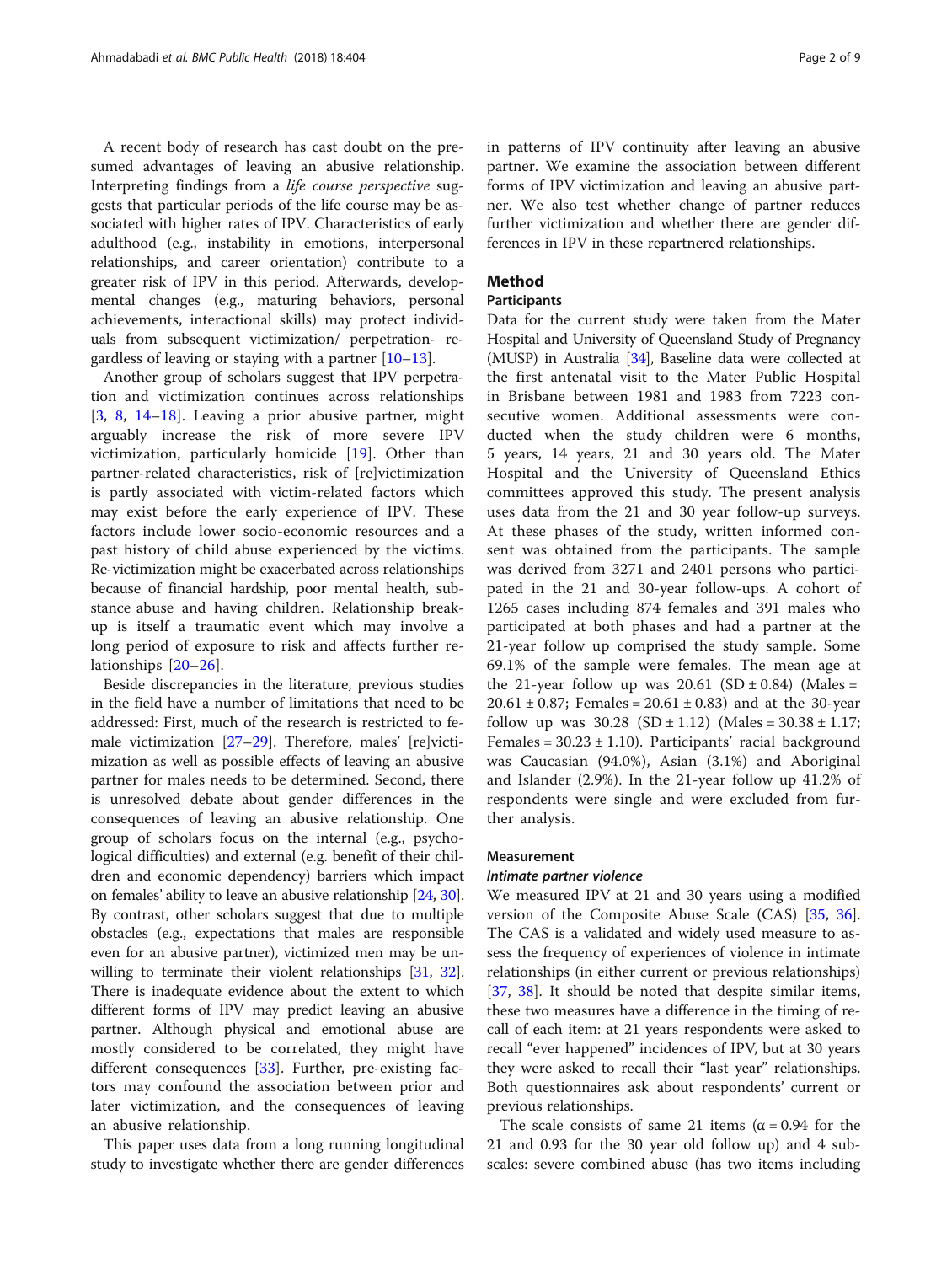rape and assault with a knife or weapon; possible score 0–10), emotional abuse (α = 0.91 for 21 and α = 0.90 for 30 years; has 11 items that include keeping apart from friends and family, insults, blame and verbal violence; possible score 0–55), physical abuse ( $\alpha$  = 0.91 for 21 and  $\alpha$  = 0.87 for 30 years; has 4 items which include kicking, slapping, hitting; possible score 0–20) and harassment ( $\alpha$  = 0.83 at 21 &  $\alpha$  = 0.72 at 30 years; comprises 4 items including harassing at work and over the telephone; possible score  $0-20$ ). Response options are never  $(=0)$ , only once  $(=1)$ , several times  $(=2)$ , once a month  $(=3)$ , once a week  $(=4)$  and daily  $(=5)$   $[36]$  $[36]$ . After adding the scores of each subscale, recommended cut-offs were applied (severe combined abuse ( $\geq$  1), physical abuse ( $\geq$  1), emotional abuse  $(≥ 3)$ , and harassment  $(≥ 2)$ . If a respondent's score is equal or higher than the cut-off score, they are considered as *abused*. Finally, respondents who experienced at least one type of IPV were recoded into abused and those who did not report any type of IPV were categorized into non-abused.

#### Changing partner at 21 years

At 30 years, length of relationship was measured with a question: for how long (in years) has your current live-in relationship lasted (ranged from one month to 17 years). Average length of relationship for females was 7.3 years  $(\pm 3.8)$  and for males was 6.3 years  $(\pm 3.6)$ . Length of relationship was subtracted from the duration between two surveys and categorized into those who had stayed with the same partner since the 21 year follow up and those who had changed partners after the 21 year follow up.

#### Covariates

We adjust for a number of demographic and personal variables that may be related to both early and later IPV victimization as well as leaving a relationship. Previous research suggests that [re]victimization and staying in an abusive relationship, are related to the following factors: marital status, lower socio-economic status, presence of children, history of child abuse, and poor mental health [\[24](#page-9-0), [39](#page-9-0)–[43](#page-9-0)].

All participants were about 21 and 30 years of age at each follow up, so we did not adjust for the age differences in the cohort. Marital status was measured by the question what is your present marital status? Categories comprised single/never married, living together, married or separated. Education levels included high school or less, diploma and college and university. Having a child was dichotomized into yes and no. Participants were asked about their family income which was defined as gross income before tax. Then using the Australian National Poverty Line as a guide [[44\]](#page-9-0), we categorized those respondents whose income was at or below the poverty line into low income and the rest into higher income. For measuring history of sexual child abuse 21 year respondents were asked whether they had experienced being pressured or forced to have sexual contact before they were 16 years. Depression was assessed using the Center for Epidemiologic Studies Depression Scale (CES-D) which is a widely-used self-report scale [\[45](#page-9-0)]. It contains 20 items measuring the current level of depressive symptoms over the past week (e.g., feeling hopelessness, restless sleep, poor appetite) in a general population  $(\alpha = 0.88)$ . Response options range from 0 (rarely/less than 1 day) to 3 most of the time/5–7 days). Scores range from 0 to 60, with high score indicating a greater level of depressive symptoms. Based on the recommended cut-off score (> 16), respondents at 21 year follow-up were grouped into two categories: non-depressed and depressed [[46](#page-9-0), [47\]](#page-9-0). Sexual orientation at 30 years was measured using a single question during the last 12 months have your sexual partners been: only the opposite sex, only the same sex and both sexes. We then categorised respondents into two categories of heterosexual and homo/bisexual.

#### Data analysis

In Table [1](#page-4-0), the prevalence of each type of IPV was determined across the gender groups, chi square and t-test were used to test the significance of differences. In Table [2](#page-5-0), we performed a univariable logistic regression analysis for the association (expressed as the odds ratios with 95% confidence intervals) between each covariate and IPV at 30 years. In Fig. [1,](#page-5-0) we compared percentages of abused or not abused males and females, based on their choice to stay or leave, using chi square test and set a *p*-value  $0.05$  for significance. In Table [3](#page-6-0), univariable and multivariable logistic regression models were used to examine the relationship between forms of IPV at 21 years and leaving the then abusive partner, separately for males and females. Finally, an interaction term (IPV at  $21 \times$  leaving/staying) was used to examine the effect of staying/changing an abusive partner on the association between IPV victimization at 21 and 30 years. Statistical analyses were carried out using STATA-13 and SPSS-24 statistical software packages.

#### Results

Among 1265 21-year-old participants who were in a relationship, 6.1% were married and 93.9% were living together. 11.1% of respondents had children.

Table [1](#page-4-0) presents comparative information for males and females. At 21 years females are more likely to have children, to be unemployed, depressed, and with a low income. Females also report higher rates of past childhood sexual abuse. At 21 years, severe combined victimization and harassment (borderline significance;  $p = 0.07$ ) is experienced more often by females. By contrast, 21-year-old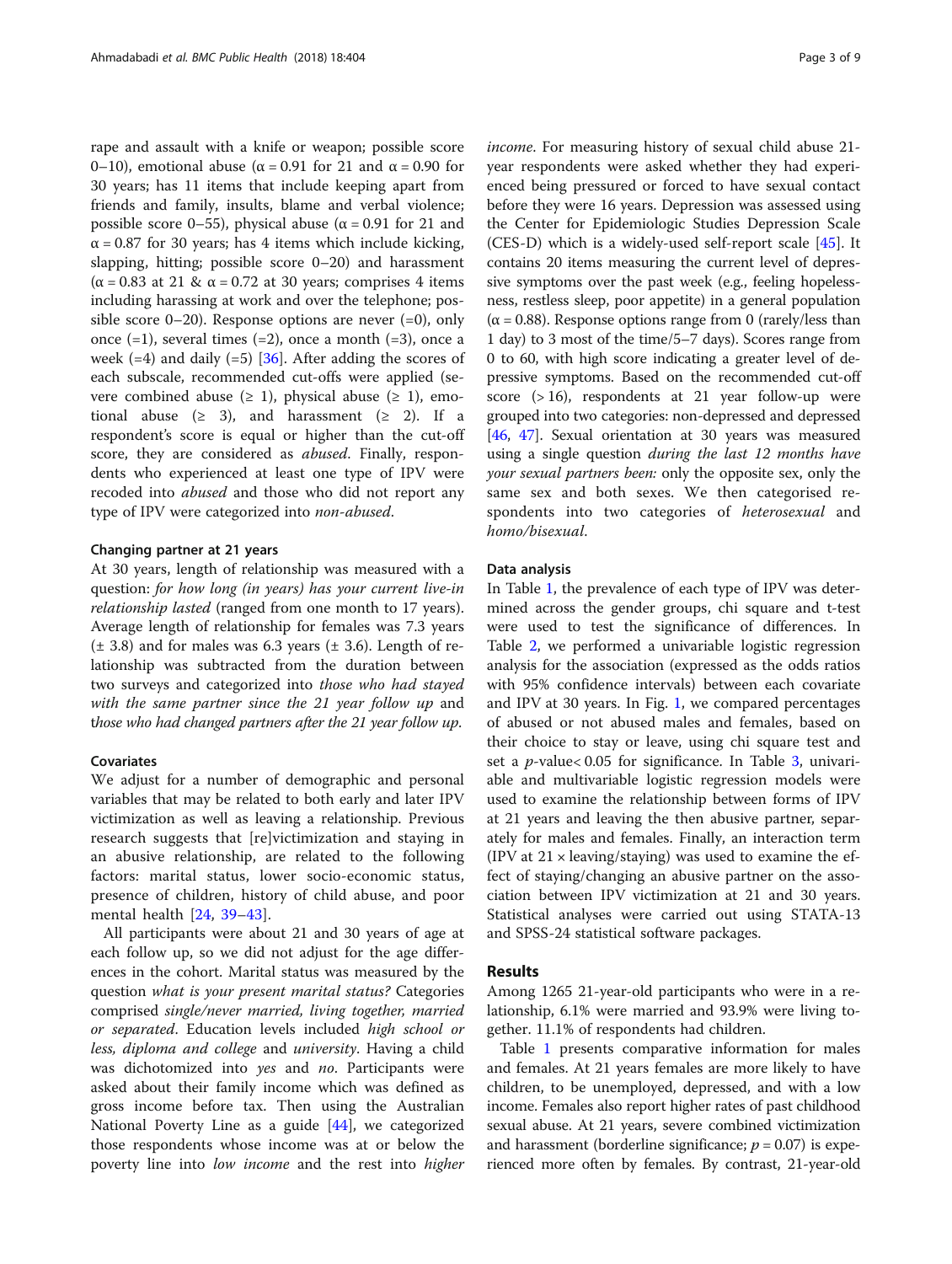|                                            | Male        | Female      | $\chi^2(p$ -value) |
|--------------------------------------------|-------------|-------------|--------------------|
|                                            | %           |             |                    |
| Marital status at 21 yr/fu <sup>a</sup>    | $(n = 388)$ | $(n = 872)$ | 14.1 (< 0.001)     |
| Living together/bf-gf                      | 97.7        | 92.2        |                    |
| Married                                    | 2.3         | 7.8         |                    |
| Have Children at 21 yr/fu                  | $(n = 386)$ | $(n = 870)$ | $22.4 \leq 0.001$  |
| No                                         | 95.3        | 86.3        |                    |
| Yes                                        | 4.7         | 13.7        |                    |
| Education level at 21 yr/fu                | $(n = 384)$ | $(n = 865)$ | 3.3(0.19)          |
| University                                 | 3.9         | 5.0         |                    |
| College                                    | 21.6        | 25.5        |                    |
| High School & less                         | 74.5        | 69.5        |                    |
| Employment at 21 yr/fu                     | $(n = 384)$ | $(n = 867)$ | 43.7 ( $<$ 0.001)  |
| Full time                                  | 57.3        | 37.7        |                    |
| Part-time                                  | 28.6        | 37.4        |                    |
| Unemployed                                 | 14.1        | 24.9        |                    |
| Income at 21 yr/fu                         | $(n = 388)$ | $(n = 871)$ | 13.3 (< 0.001)     |
| Higher                                     | 86.1        | 77.2        |                    |
| Low                                        | 13.9        | 22.8        |                    |
| Depression (CES-D) at 21 yr/fu             | $(n = 386)$ | $(n = 870)$ | 11.2(0.001)        |
| No                                         | 85.8        | 77.6        |                    |
| Yes                                        | 14.2        | 22.4        |                    |
| History of sexual abuse                    | $(n = 386)$ | $(n = 869)$ | 11.2(0.001)        |
| Non-abused                                 | 77.2        | 67.9        |                    |
| Abused                                     | 22.8        | 32.1        |                    |
| Sexual orientation at 30 yr/fu:            | $(n = 366)$ | $(n = 822)$ | 1.04(0.31)         |
| Heterosexual                               | 94.8        | 96.1        |                    |
| Homo/bisexual                              | 5.2         | 3.9         |                    |
| Change the partner of<br>21-year-old       | $(n = 305)$ | $(n = 698)$ |                    |
| Yes                                        | 49.5        | 48.6        | 0.08(0.79)         |
| IPV victimization at 21 yr/fu <sup>p</sup> | $(n = 383)$ | $(n = 868)$ |                    |
| SC                                         | 2.9         | 6.5         | 6.7(0.01)          |
| РA                                         | 39.6        | 33.4        | 4.3(0.04)          |
| EA                                         | 27.2        | 31.0        | 1.9(0.17)          |
| Н                                          | 17.7        | 22.1        | 3.2(0.07)          |
| At least one type                          | 48.6        | 44.9        | 1.4(0.23)          |
| IPV victimization at 30 yr/fu <sup>c</sup> | $(n = 378)$ | $(n = 859)$ |                    |
| SC                                         | 0.8         | 0.8         | 0.01(0.96)         |
| PA                                         | 10.3        | 9.2         | 0.37(0.54)         |
| EA                                         | 16.1        | 16.1        | 0.00(1.0)          |
| Н                                          | 7.1         | 6.5         | 0.16(0.7)          |
| At least one type                          | 20.9        | 18.6        | 0.9(0.87)          |

<span id="page-4-0"></span>Table 1 Gender differences in study variables

Table 1 Gender differences in study variables (Continued)

|                                                                           | Male      | Female   | $x^2(p$ -value) |  |
|---------------------------------------------------------------------------|-----------|----------|-----------------|--|
|                                                                           | $\%$      |          |                 |  |
| Length of current<br>relationship at 21 yr/fu<br>(Range: 1 month-8 years) | Mean (SD) |          | t-test          |  |
|                                                                           | 1.6(1.3)  | 2.0(1.6) | 4.2 (< 0.001)   |  |

<sup>a</sup>Respondents with no partner at 21 [single ever ( $n = 879$ ) and single now before in relationship ( $n = 12$ )] were excluded from the analysis; <sup>b</sup>IPV victimization at 21 years refers to life-time experiences; <sup>c</sup>IPV victimization at 30 refers to last year experiences

Abbreviations IPV Intimate partner violence, yr/fu year follow-up, SC severe combined, PA physical abuse, EA emotional abuse, H harassment

males more frequent report being physically abused. At 30, there are no gender differences in any form IPV.

Table [2](#page-5-0) presents the univariable associations between covariates and changing partner of 21-year-old and also IPV victimization at the 30 year follow-up for males and females. Depression and unemployment at 21 years are significant predictors of IPV at 30 years in both males and females. Males with children and females with a history of child abuse more often report the experience of IPV at 30 years.

Table [2](#page-5-0) also shows that except for a past history of sexual child abuse, none of study variables are statistically associated with changing a partner for males. Females who cohabit, who have depression and have no child are more likely to have changed partner by the 30-year follow up.

A further detailed analysis (data not shown) suggests that although the association between having children and females' leaving their partners is negative (Table [2](#page-5-0)), when mothers experience emotional abuse (having children  $\times$  EA), the odds of changing partner increases [OR  $= 2.97$  (CI95%  $= 1.13 - 7.83$ ). We also found that while there is no significant association between females' low income and leaving a partner  $[OR = 1.0 (CI95\% = 0.62-1.$ 58)], low income women who experience physical abuse (low income  $\times$  PA), are significantly less likely to leave the abusive partner  $[OR = 0.43 (CI95% = 0.20 - 0.94)].$ 

Table [3](#page-6-0) presents the univariable and multivariable associations between forms of IPV and changing a partner. Model 1 (unadjusted odds ratio) and Model 2 (adjusted for demographic variables) suggest that with the exception of severe combined abuse, females who experience physical abuse, emotional abuse and harassment at 21 years are more likely to change their partners. For males, there is no statistically significant association between the IPV and leaving their partner. The results remain significant after adjusting for the study variables (Table [3\)](#page-6-0).

Figure [1](#page-5-0), provides a flow diagram of the pattern of victimization-revictimization by change of partner for males and females. For males, we note that the percentage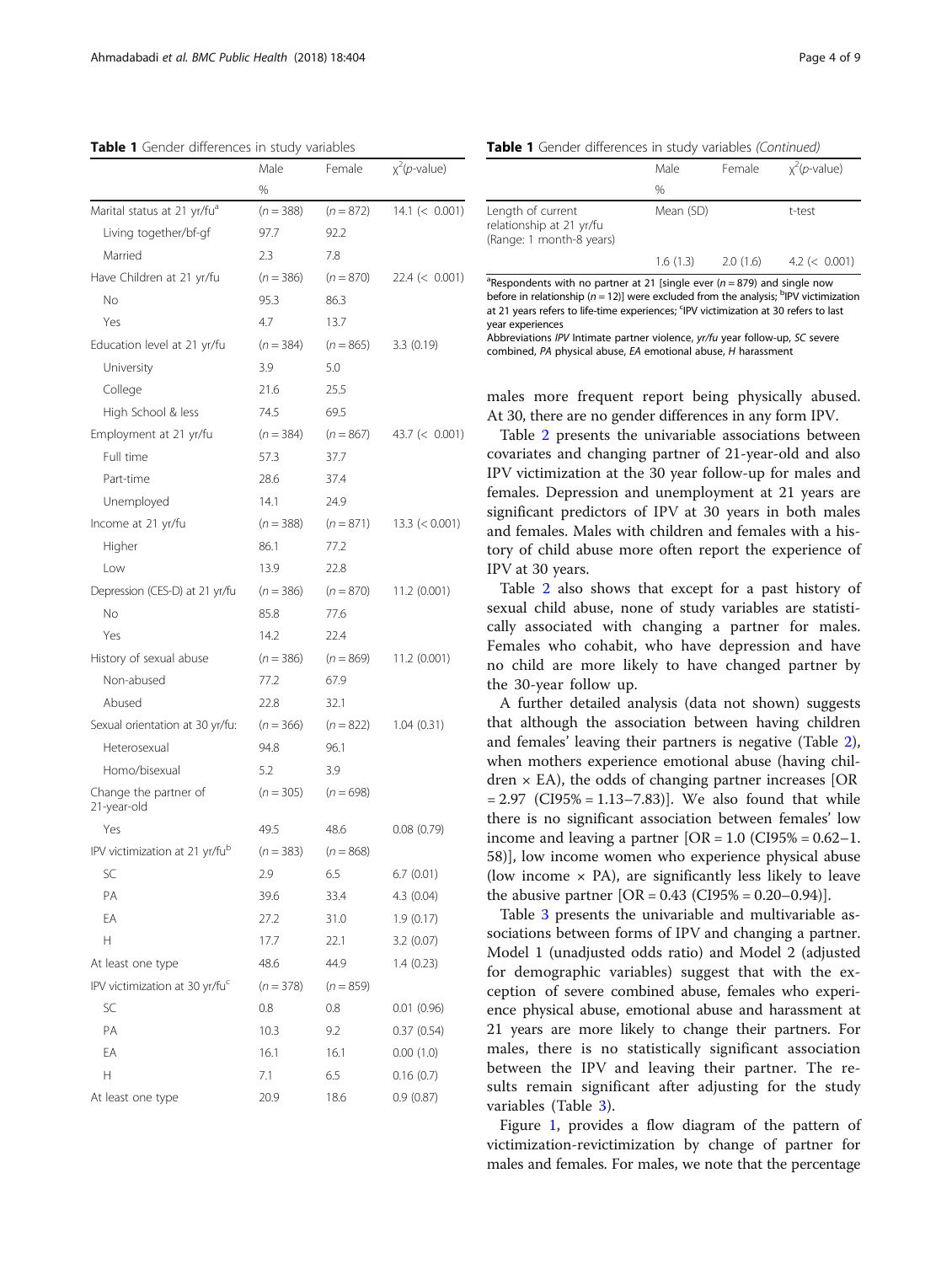| Predictors <sup>a</sup>                                                           | Change the partner of 21 year-old (stay = ref) |                     | IPV victimization at 30 years <sup>c</sup> (no abuse = ref) |                     |  |
|-----------------------------------------------------------------------------------|------------------------------------------------|---------------------|-------------------------------------------------------------|---------------------|--|
|                                                                                   | Male $(N = 306)$                               | Female $(N = 700)$  | Male $(N = 380)$                                            | Female $(N = 861)$  |  |
| Marital status at 21 yr/fu                                                        | d                                              | 4.41 (2.25-8.67)    | $0.92(0.19 - 4.50)$                                         | $0.88(0.48 - 1.62)$ |  |
| Cohabiting (Married = ref)                                                        |                                                |                     |                                                             |                     |  |
| Have Children at yr/fu                                                            | d                                              | $0.54(0.34 - 0.84)$ | $3.0(1.16 - 7.74)$                                          | $1.30(0.80 - 2.06)$ |  |
| Yes $(No = ref)$                                                                  |                                                |                     |                                                             |                     |  |
| Education at 21                                                                   | $1.37(0.84 - 2.27)$                            | 1.29 (0.94-1.78)    | $0.56(0.33 - 0.96)$                                         | $1.23(0.84 - 1.80)$ |  |
| <high (higher="ref)&lt;/td" school=""><td></td><td></td><td></td><td></td></high> |                                                |                     |                                                             |                     |  |
| Employment at yr/fu                                                               | $1.09(0.57 - 2.11)$                            | $0.80(0.56 - 1.14)$ | $2.0(1.05 - 3.76)$                                          | $1.87(1.29 - 2.71)$ |  |
| Unemployed (employed $=$ ref)                                                     |                                                |                     |                                                             |                     |  |
| Income at yr/fu                                                                   | $1.51(0.78 - 2.94)$                            | $0.98(0.69 - 1.39)$ | $1.12(0.56 - 2.54)$                                         | 1.30 (0.88-1.92)    |  |
| Low (higher $=$ ref)                                                              |                                                |                     |                                                             |                     |  |
| Depression at 21 yr/fu                                                            | $1.45(0.74 - 2.83)$                            | $1.61(1.11 - 2.33)$ | 2.39 (1.28-4.46)                                            | 1.92 (1.32-2.80)    |  |
| Yes $(No = ref)$                                                                  |                                                |                     |                                                             |                     |  |
| Childhood sexual abuse                                                            | $1.80(1.02 - 3.15)$                            | $0.98(0.71 - 1.35)$ | $1.54(0.88 - 2.70)$                                         | 1.54 (1.08-2.19)    |  |
| Yes $(No = ref)$                                                                  |                                                |                     |                                                             |                     |  |
| Sexual orientation (at 30 years)                                                  |                                                |                     | $1.50(0.52 - 4.32)$                                         | $1.34(0.57 - 3.17)$ |  |
| homo/bisexual (heterosexual = ref)                                                |                                                |                     |                                                             |                     |  |
| IPV at 21 yr/fub                                                                  | $1.11(0.71 - 1.75)$                            | $1.67(1.24 - 2.26)$ | 1.73 (1.04-2.86)                                            | $2.06(1.45 - 2.91)$ |  |
| Yes $(No = ref)$                                                                  |                                                |                     |                                                             |                     |  |

<span id="page-5-0"></span>Table 2 Univariable logistic regression analysis for study covariates and changing partner of 21-year-old and IPV at 30 year follow-up (OR; CI  $_{95\%}$ )

Odds ratios in bold are significantly different to those of the reference category (P<0.05). <sup>a</sup>Each variable is modelled separately for males and females; <sup>b</sup>IPV victimization at 21 years refers to at least one type IPV ever; <sup>c</sup>IPV victimization at 30 refers to at least one type IPV during last year; <sup>d</sup>Due to insufficient sample size, the analysis was not performed

Abbreviations IPV Intimate partner violence, yr/fu year follow-up, OR:odds ratio, CI confidence interval

who changed partners between the 21 and 30 year followups was similar, irrespective of whether they met the criteria for experiencing IPV. For males who had reported IPV at 21 years and changed partners, 18.6% reported experiencing IPV at the 30 year follow up, a proportion below the 31.9% of abused males at 21 who remained with their partners (borderline significant,  $p = 0.08$ ). For females we note that 55.7% of those experiencing IPV changed partners, while 42.9% of those not experiencing IPV changed partners ( $p < 0.001$ ) by the 30 year follow up.

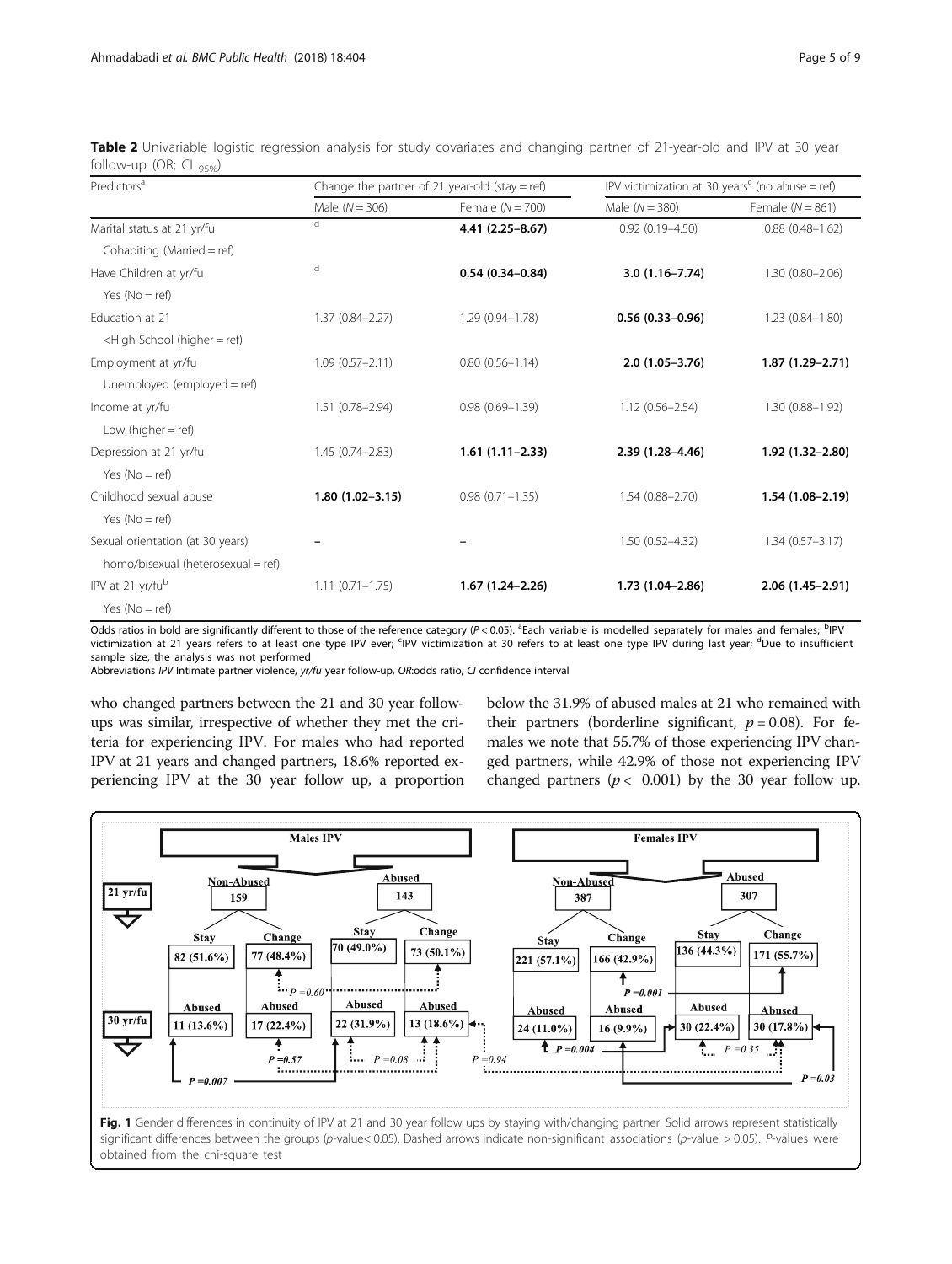|                                                                   | Males       |            |                      | Females             |             |             |                      |                     |
|-------------------------------------------------------------------|-------------|------------|----------------------|---------------------|-------------|-------------|----------------------|---------------------|
|                                                                   | n(%)        |            | OR (95% CI)          |                     | n(%)        |             | OR (95% CI)          |                     |
|                                                                   | Stay(ref)   | Change     | Model 1 <sup>b</sup> | Model $2c$          | Stay(ref)   | Change      | Model 1 <sup>b</sup> | Model $2c$          |
| Individual IPV victimization at 21 yr/fu (yes = ref) <sup>a</sup> |             |            |                      |                     |             |             |                      |                     |
| SC <sup>d</sup>                                                   | $3(30.0\%)$ | 7 (70.0%)  | $2.43(0.62 - 9.59)$  | $\sim$ $-$          | 23 (54.8%)  | 19 (45.2%)  | $0.87(0.46 - 1.62)$  | $0.70(0.36 - 1.38)$ |
| PA                                                                | 56 (49.1%)  | 58 (50.9%) | $1.09(0.69 - 1.74)$  | $1.23(0.73 - 2.09)$ | 110 (44.9%) | 124 (55.1%) | 1.47 (1.07-2.02)     | 1.54 (1.08-2.20)    |
| EA                                                                | 38 (49.4%)  | 39 (50.6%) | $1.06(0.63 - 1.79)$  | $0.93(0.52 - 1.65)$ | 88 (42.3%)  | 120 (57.7%) | $1.68(1.21 - 2.34)$  | $1.66(1.16 - 2.38)$ |
| H.                                                                | 25 (47.2%)  | 28 (52.8%) | $1.18(0.65 - 2.13)$  | $0.95(0.49 - 1.84)$ | 52 (35.6%)  | 94 (64.4%)  | $2.26(1.55 - 3.30)$  | 2.12 (1.40-3.20)    |
| At least one type                                                 | 70 (49.0%)  | 73 (51.0%) | $1.11(0.71 - 1.75)$  | $1.25(0.76 - 2.06)$ | 136 (44.3%) | 171 (55.7%) | $1.67(1.24 - 2.26)$  | 1.70 (1.22-2.36)    |
| Multiple IPV victimization at 21 yr/fu                            |             |            |                      |                     |             |             |                      |                     |
| None (ref)                                                        | 82 (51.6%)  | 77 (52.1%) |                      |                     | 221(57.1%)  | 166 (42.9%) |                      |                     |
| One type                                                          | 34 (47.9%)  | 37 (52.1%) | $1.16(0.66 - 2.03)$  | $1.67(0.89 - 2.15)$ | 56 (50.0%)  | 56 (50.0%)  | $1.33(0.87 - 2.03)$  | $1.35(0.86 - 2.11)$ |
| Two and more                                                      | 36 (50.0%)  | 36 (50.0%) | $1.07(0.61 - 1.86)$  | $0.94(0.50 - 1.75)$ | 80 (41.0%)  | 115 (59.0%) | $1.91(1.35 - 2.71)$  | 1.97 (1.34-2.92)    |

<span id="page-6-0"></span>Table 3 Univariable and multivariable logistic regression analysis for forms of IPV at 21 years predicting stay/change the partner of 21-year-old by 30 years, separately for males and females

Odds ratios in bold are significantly different to those of the reference category  $(P < 0.05)$ . <sup>a</sup> Each form of IPV is modelled separately for males and females.<br><sup>b</sup>Unadjusted odds ratios<sup>, c</sup>adjusted for marital status, Unadjusted odds ratios; <sup>c</sup>Adjusted for marital status, having children, education, employment, income, history of childhood sexual abuse, and depression, all measured at 21 years. In this model, IPV forms, are not mutually exclusive

<sup>d</sup>Due to males' insufficient sample size in SC, multivariate regression analysis was not conducted

Abbreviations IPV Intimate partner violence, yr/fu year follow-up, SC severe combined, PA physical abuse, EA emotional abuse, H harassment

Females who reported IPV at 21 years and remained with their partners, were no more likely to be abused at 30 years compared to females who had changed partners (22.4% vs. 17.8%,  $p = 0.35$ ). A further interaction terms between the experience of IPV at 21 (non-abused/abused) as primary variable and change of partner (stay/change) as moderator was conducted to predict the experience of IPV at 30 (non-abused/abused) separately for females and males (data not shown in a table). Consistent with the findings in Fig. [1,](#page-5-0) this analysis showed no association between leaving an abusive relationship and later IPV victimization, neither for females nor for males. For females, there was no significant difference in experiencing IPV at 30 years between abused females who changed their abusive partners and abused females who stayed (OR =  $0.77$ , CI<sub>95</sub> = 0. 44–1.35). In contrast, the primary effect of experiencing IPV at 21 remains a robust significant predictor for experiencing IPV at 30 years. For males, no statistically significant difference in experiencing IPV at 30 years is observed between males who left their abusive or non-abusive partners (OR = 0.49,  $CI_{95} = 0.23 - 1.09$ ). These findings were independent of a range of potential confounding factors.

#### **Discussion**

The current study has compared males and females in the continuity of IPV victimization at 21 and 30 years of age. A cohort of 1260 cases was followed to determine whether early IPV victimization was associated with leaving the prior partner and subsequent IPV. In addition, we followed both males and females to examine how a change of abusive partners may alter the continuity of victimization.

The results of this study suggest that rates of IPV victimization declined from 21 to the 30 year follow up (41.1% vs. 20.1%;  $p < 0.0001$ ). Despite this decline in the IPV rate across time, there was a robust significant association between early victimization and re-victimization for both males and females. We also found that a substantial proportion of females (55.7%) and males (51.0%) who report experiencing IPV at 21 years left their partners ( $p > 0.05$ ). Victimized males at 21 years were no more likely to change partners, than those not experiencing IPV at 21 years. These findings were not affected by any of the sociodemographic factors that were considered. Harassment and then emotional abuse appeared to have a higher association with leaving partner in females. Relationship change did not appear to prevent males and females from the continued experience of victimization. We found experiencing IPV at 21 remains a robust significant predictor for experiencing IPV at 30 years, regardless of whether there is a change of partner.

The observed decline in IPV victimization from 21 to 30 years may reflect the longer period in which 21-year respondents were asked about their experiences, compared to that of 30 years (last year). Nevertheless, this finding is consistent with a life course perspective which suggests higher rates of IPV victimization/perpetration in emerging adulthood (ages 18–25). Features of this life course stage include instability (in emotions, living residence and career) and tendency to postpone adults' responsibilities (e.g., commitment and parenting), which may contribute to a higher rate of IPV victimization at this period  $[10, 12, 13]$  $[10, 12, 13]$  $[10, 12, 13]$  $[10, 12, 13]$  $[10, 12, 13]$  $[10, 12, 13]$ . Transition to adulthood is associated with long-term commitments, family formation,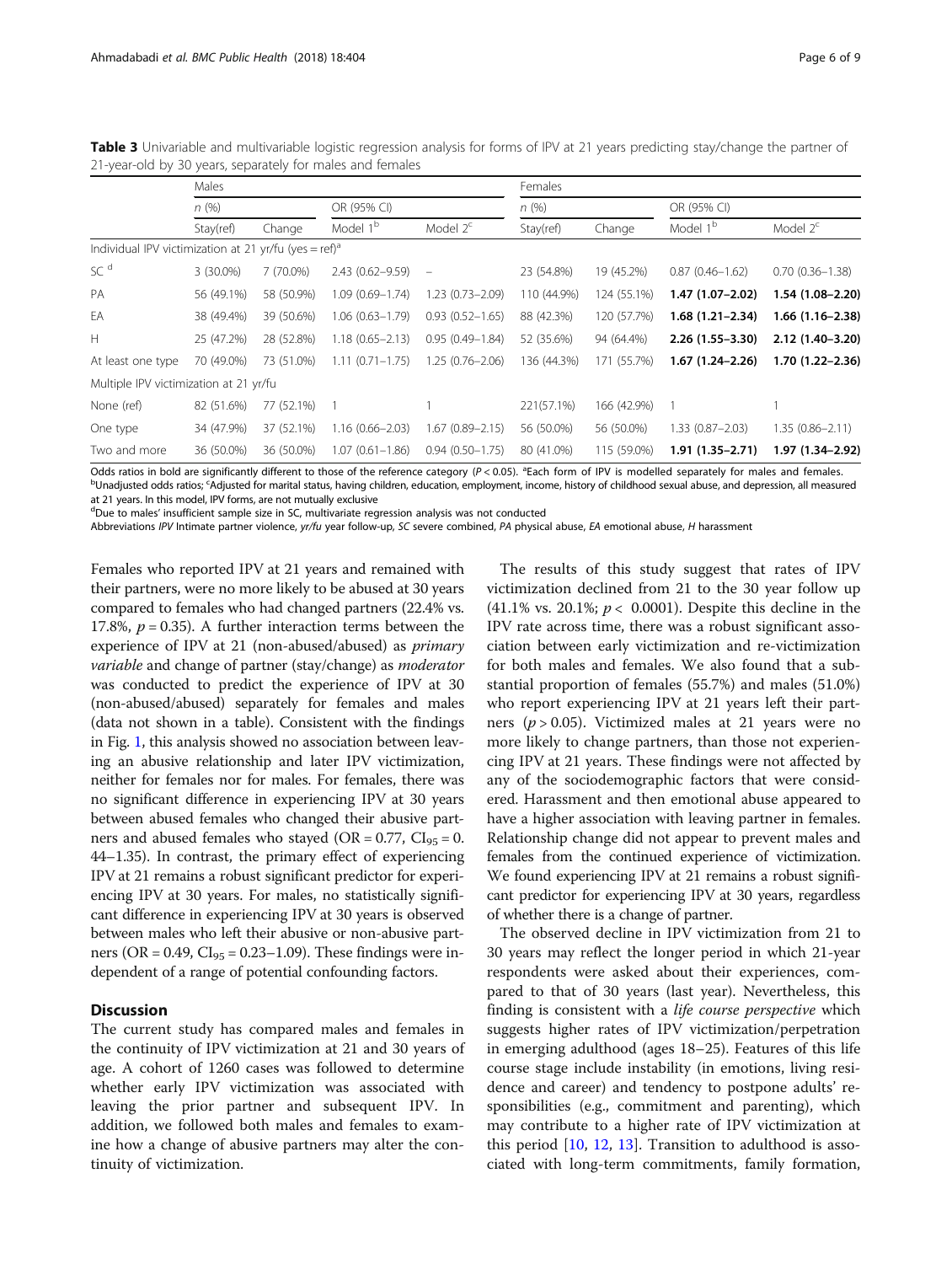pro-social networks, employment, developing an independent personal identity and less risk-taking and antisocial behaviors [\[10](#page-8-0)].

A relationship between early and further victimization supports previous research which suggests that earlier victimization may be taken to mean violence is considered a normal aspect of intimate relationships. Prior experiences of family violence may lead to cumulative disadvantages (mentally and socially) which negatively affect the nature of future relationships [[4,](#page-8-0) [12](#page-8-0), [48](#page-9-0)–[51](#page-9-0)].

Slightly higher rates of leaving the abusive partner in females seems to be consistent with other research indicating that females have disproportionately higher rates of relationship termination than males [[32](#page-9-0)]. Considering different forms of IPV, the experience of harassment and then emotional abuse had a stronger association with leaving an abusive partner. This may be explained by females' emotion-focused preferences and expectations from an intimate relationship [\[52](#page-9-0)]. Being in a relationship, characterised by harassment, controlling behaviours and hurting feelings threatens females' well-being, possibly more than the experience of physical abuse [[33,](#page-9-0) [53\]](#page-9-0). Consequently, females may more often decide not to remain in such a relationship.

We also found no support for the effectiveness of leaving an abusive partner. This finding is in line some previous studies which find no significant difference between those who stayed or changed partners [[14,](#page-8-0) [15](#page-8-0)]. However, our results differ from those of Short, et al. [\[8](#page-8-0)] which showed that re-partnering with a less aggressive woman disrupts males' psychological and physical aggressive behaviors.

A body of research has shown that earlier victimization may lead to long-lasting consequences for survivors like fear, posttraumatic stress, anxiety and disempowerment [[54](#page-9-0)]. Survivors may carry negative outcomes of earlier victimization to the future relationships. Further research might explore mediators and moderators between early and later IPV experiences. A third explanation for these findings might focus on socio-cultural factors, including acceptance of violence and gender role norms, which remain across relationships [[29](#page-9-0)]. It may be the case that leaving a violent partner may not necessarily mean leaving the structural context of intimate partner violence. Lack of available social support for those who leave their abusive relationships may explain the ineffectiveness of leaving.

#### Conclusions

This study has several strengths: IPV was assessed by a validated measure at 21 and 30 years. We also used the longitudinal data from a large prospective cohort of both males and females and adjusted for a range of confounding factors. We have found that leaving an abusive relationship

makes no significant difference to experiencing further IPV and early IPV victimization remains the strongest predictor of re-abuse, despite changing partner. The current work has extended existing knowledge about IPV victimization experienced in relationships with different partners. Our findings raise the question of whether there are characteristics of those affected by IPV and socio-cultural factors, not measured in this study, that need to be identified and addressed if IPV and its consequences are to be reduced.

The findings of this study have significant implications for IPV reduction programs: first, gender differences in predictors of IPV and in its association with leaving a partner raise the need for gender specific IPV interventions. For example, we found similar rates of IPV for 30 year-old males and females and no association between the experience of IPV and males' leaving their partner. These findings leads to a recommendation that genderspecific prevention efforts should put greater emphasis on males' IPV victimization and their decision to stay in an abusive relationship.

The finding that early IPV victimization remained a determining factor of revictimization highlights the need for early IPV prevention. If it is possible to prevent first victimization experiences, then the subsequent victimization may be avoided [\[8](#page-8-0)]. More importantly and before any intimate relationship and violence occurs, comprehensive primary prevention should address protective/risk factors of IPV. Continued efforts are needed to prevent childhood sexual abuse as an important risk factor for IPV in adulthood. We found that having a child at a young age (21 years old) was a strong risk factor for further males' victimization. This finding can be used to develop targeted interventions aimed at early fatherhood. Care of children exposed to IPV and their health and well-being should be acknowledged in IPV interventions.

IPV interventions which protect and assist those affected by IPV, should address complex needs of survivors. For example, in the current study, depression was a significant predictor of both changing partner and IPV victimization. Clinical intervention efforts are required to target pre-existing as well as subsequent mental health problems of victims to minimize the risk of further abuse. Having a low income was also a significant barrier against abused females to leave an abusive partner. IPV interventions should therefore consider the policy of women's financial empowerment [[21](#page-8-0)].

This study has a number of limitations: The data were collected using a self-report measure from one partner, which may associated with self-serving bias or overreporting negative behaviours of partners. In addition, at 21 years respondents reported their life-time IPV in either their current or previous relationships, while at the 30 year follow up, they described their most recent relationships during last 12 months [\[35](#page-9-0)]. Males' lower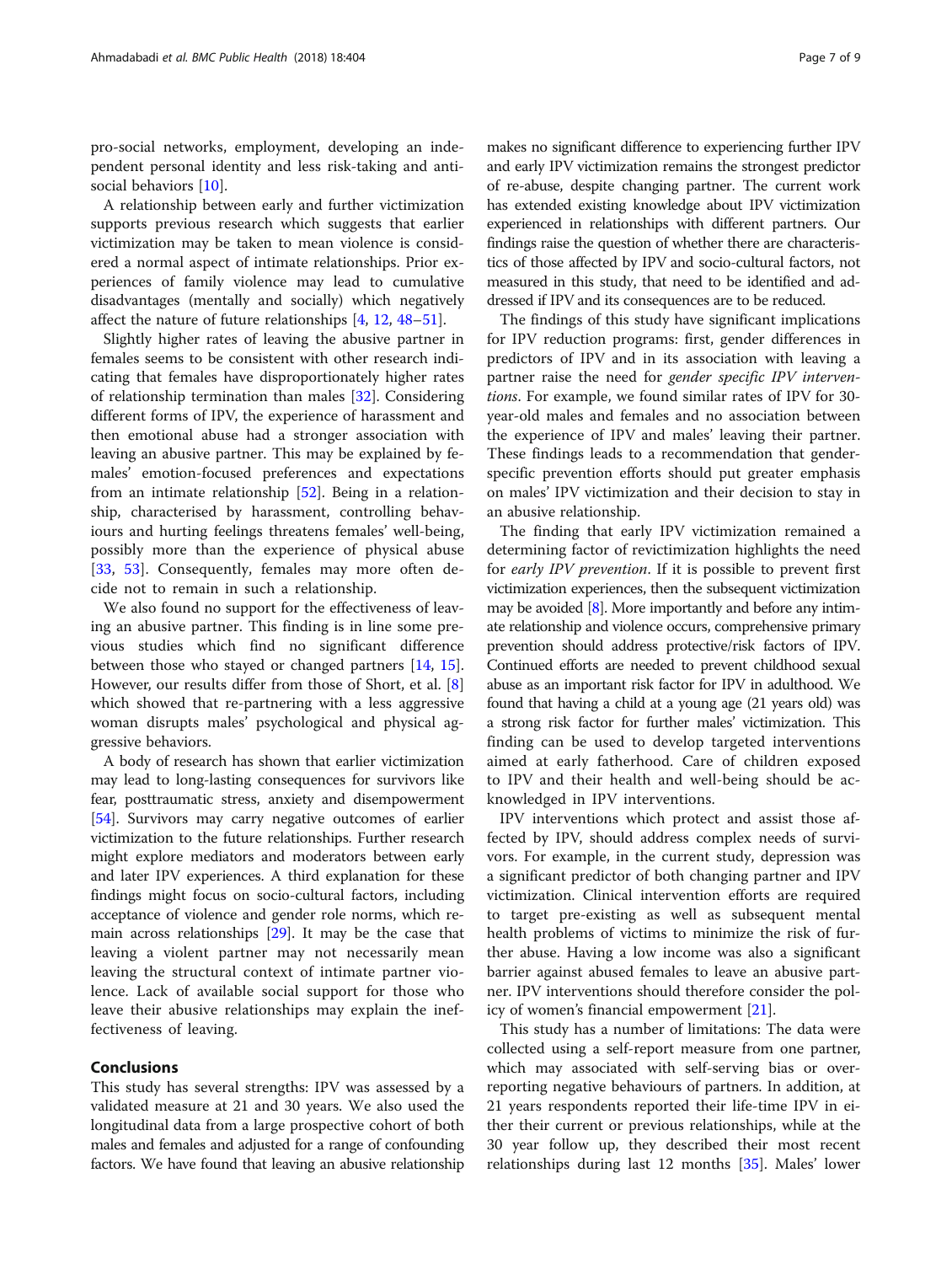<span id="page-8-0"></span>sample size may decrease statistical power to detect differences for males. Another issue is that MUSP used a population sample which might not include those who have experienced very severe levels of intimate partner violence [\[55\]](#page-9-0). The possibility of endogeneity has not been addressed in the study. There are a number of confounders that have not been considered (given the sample size there was a limit to the variables included in the final model). Further some of the possible cause-effect associations could not be tested, for example while the study has very detailed data on early life course aggression, introducing this detail would require a different paper. Given that the key research question is whether there is a reduction in IPV in the affected person leaves their partner, the findings are consistent and unlikely to change with the introduction of additional variables.

#### Abbreviations

CAS: Composite Abuse Scale; CES-D: The Center for Epidemiologic Studies Depression Scale; CI: Confidence Interval; EA: Emotional Abuse; H: Harassment; IPV: Intimate Partner Violence; MUSP: the Mater Hospital and University of Queensland Study of Pregnancy; OR: Odds Ratio; PA: Physical Abuse; SC: Severe Combined

#### Acknowledgements

The authors would like to thank the MUSP research team, the Schools of Public Health and Social sciences (The University of Queensland) and also the Research Training Program of the Australian Government and the University of Queensland for sponsoring the principal author of the research.

#### Funding

This study was funded by the National Health and Medical Research Council and Australian Research Council (NHMRC grant #1009460). The principal author is in receipt of "the Australian Government Research Training Program Scholarship" and "the University of Queensland Centennial Scholarship".

#### Availability of data and materials

The dataset(s) used in this article is available on request from the MUSP.

#### Authors' contributions

ZA was involved in the literature review, data analysis and interpretation the results and writing the first draft. JN conceived the Mater Hospital-University of Queensland Study of Pregnancy, advised on the concept and design of the manuscript. JN, GW, AC, PD and NS provided critical review of the manuscript. GW and NS advised on statistical analysis. All authors read and approved the final manuscript.

#### Ethics approval and consent to participate

The Mater Hospital and University of Queensland Study of Pregnancy (MUSP) in Australia has been approved by the Human Ethics Review Committee of the University of Queensland. Additional approval granted from the Human Ethics Research Office of the University of Queensland (Clearance number 2017001622) to undertake the present study. Written informed consent was obtained from all participants of the study.

#### Consent for publication

Not applicable

#### Competing interests

The authors declare that they have no competing interests.

#### Publisher's Note

Springer Nature remains neutral with regard to jurisdictional claims in published maps and institutional affiliations.

#### Author details

<sup>1</sup>School of Public Health, The University of Queensland, Herston Road, Herston, QLD 4006, Australia. <sup>2</sup>School of Social Sciences, The University of Queensland, St Lucia, QLD 4072, Australia. <sup>3</sup>School of Pharmacy, The University of Queensland, Woolloongabba, QLD 4102, Australia. <sup>4</sup>Menzies School of Health Research, Spring Hill, QLD 4000, Australia.

#### Received: 3 October 2017 Accepted: 18 March 2018 Published online: 27 March 2018

#### References

- 1. Swartout KM, Cook SL, White JW. Trajectories of intimate partner violence victimization. West J Emerg Med. 2012;13(3):272–7.
- 2. Blizard RA, Bluhm AM. Attachment to the abuser: integrating object-relations and trauma theories in treatment of abuse survivors. Psychother Theory Res Pract Train. 1994;31(3):383–90.
- 3. Caetano R, Field CA, Ramisetty-Mikler S, McGrath C. The 5-year course of intimate partner violence among white, black, and Hispanic couples in the United States. J Interpers Violence. 2005;20(9):1039–57.
- 4. Graves KN, Sechrist SM, White JW, Paradise MJ. Intimate partner violence perpetrated by college women within the context of a history of victimization. Psychol Women Q. 2005;29(3):278–89.
- 5. Griffing S, Ragin DF, Morrison SM, Sage RE, Madry L, Primm BJ. Reasons for returning to abusive relationships: effects of prior victimization. J Fam Violence. 2005;20(5):341–8.
- 6. Stover CS, Meadows AL, Kaufman J. Interventions for intimate partner violence: review and implications for evidence-based practice. Professional Psychology: Research and Practice. 2009;40(3):223–33.
- 7. Capaldi DM, Shortt JW, Crosby L. Physical and psychological aggression in at-risk young couples: stability and change in young adulthood. Merrill-Palmer Q. 2003;49(1):1–27.
- 8. Shortt JW, Capaldi DM, Kim HK, Kerr DCR, Owen LD, Feingold A. Stability of intimate partner violence by men across 12 years in young adulthood: effects of relationship transitions. Prev Sci. 2012;13(4):360–9.
- Sonis J, Langer M. Risk and protective factors for recurrent intimate partner violence in a cohort of low-income inner-city women. J Fam Violence. 2008; 23(7):529–38.
- 10. Thompson RS, Bonomi AE, Anderson M, Reid RJ, Dimer JA, Carrell D, Rivara FP. Intimate partner violence: prevalence, types, and chronicity in adult women. Am J Prev Med. 2006;30(6):447–57.
- 11. Arnett JJ. Emerging adulthood: what is it, and what is it good for? Child Dev Perspect. 2007;1(2):68–73.
- 12. Halpern CT, Spriggs AL, Martin SL, Kupper LL. Patterns of intimate partner violence victimization from adolescence to young adulthood in a nationally representative sample. J Adolesc Health. 2009;45(5):508–16.
- 13. Stöckl H, March L, Pallitto C, Garcia-Moreno C. Intimate partner violence among adolescents and young women: prevalence and associated factors in nine countries: a cross-sectional study. BMC Public Health. 2014;14(1):751.
- 14. Woffordt S, Mihalic DE, Menard S. Continuities in marital violence. J Fam Violence. 1994;9(3):195–225.
- 15. Robins RW, Caspi A, Moffitt TE. It's not just who you're with, it's who you are: personality and relationship experiences across multiple relationships. J Pers. 2002;70(6):925–64.
- 16. Schumacher JA, Leonard KE. Husbands' and wives' marital adjustment, verbal aggression, and physical aggression as longitudinal predictors of physical aggression in early marriage. J Consult Clin Psychol. 2005;73(1):28–37.
- 17. Catalano S. Intimate partner violence: attributes of victimization, 1993–2011. In: Washington, DC: US Dept of Justice, Office of Justice Programs, Bureau of Justice Statistics: U.S. Department of Justice, Office of Justice Programs, Bureau of Justice Statistics; 2013.
- 18. Greenman SJ, Matsuda M. From early dating violence to adult intimate partner violence: continuity and sources of resilience in adulthood. CBMH. 2016;26(4):293–303.
- 19. Campbell JC, Webster D, Koziol-McLain J, Block C, Campbell D, Curry MA, Gary F, Glass N, McFarlane J, Sachs C, et al. Risk factors for Femicide in abusive relationships: results from a multisite case control study. Am J Public Health. 2003;93(7):1089–97.
- 20. Hornung CA, McCullough BC, Sugimoto T. Status relationships in marriage: risk factors in spouse abuse. J Marriage Fam. 1981;43(3):675–92.
- 21. Tauchen H, Witte AD. The dynamics of domestic violence. Am Econ Rev. 1995;85(2):414–8.